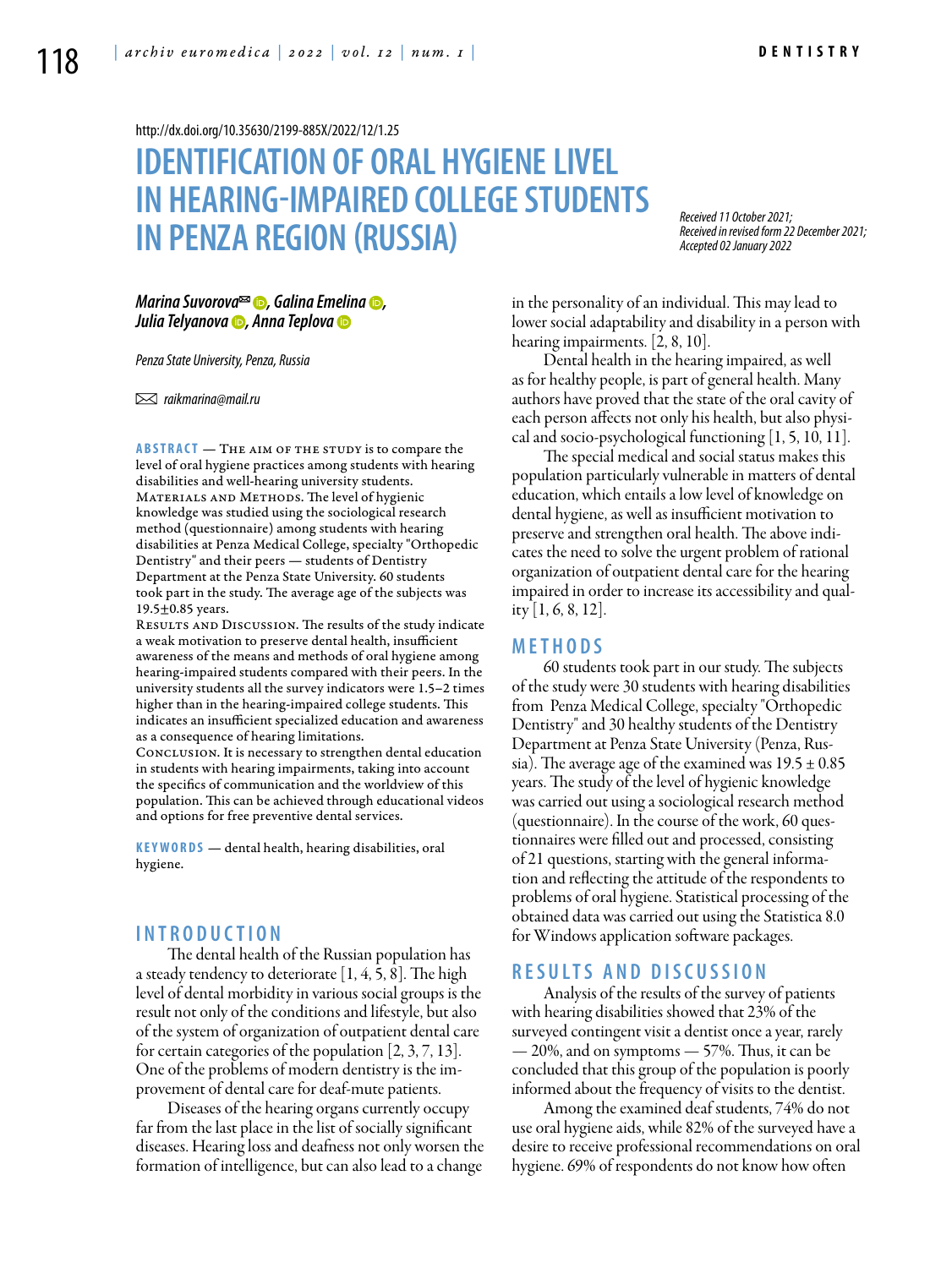they need to change their toothbrush. They select basic oral hygiene products mainly according to their choice (93%). On the question of knowledge about the need to visit a dentist for professional oral hygiene, 79% of respondents answered that they do not know about professional hygiene, and only 21% know about this procedure. Thus, it can be concluded that this group of the contingent has a weak idea of additional hygiene products, the importance of professional hygiene and the rules of oral hygiene.

According to the analysis of the survey data of the university students, 67% of the surveyed contingent go to the dentist 1 time a year, rarely — 10%, and if neces $sary = 23\%$ .

24% of the university students do not use oral hygiene aids, while 82% of the surveyed have a desire to receive professional recommendations on oral hygiene. 21% of respondents do not know how often they need to change their toothbrush. They select basic oral hygiene products mainly according to their choice (78%). On the question of knowledge about the need to visit a dentist for professional oral hygiene, they answered that they did not know about professional hygiene — 18% of respondents and only 82% knew about this procedure. Thus, it can be concluded that this group of the contingent is not well informed about additional hygiene products, about the importance of professional hygiene and the rules of oral hygiene.

The results of the study indicate a weak motivation to preserve dental health, insufficient awareness of the means and methods of oral hygiene of hearingimpaired people compared with healthy students of the Penza State University.

#### **C o n cl u s i o n**

The results obtained indicate insufficient promotion of the prevention of dental diseases and oral hygiene lessons.

It is necessary to develop comprehensive approaches to dental education of the hearing impaired, taking into account the specifics of communication and the worldview of this medical and social group. Integrated approaches include video teaching materials, hygiene lessons. It is also important to work with a psychologist so that hearing impaired people are not afraid to go to the dentist.

To strengthen the motivation of hearingimpaired people to preserve dental health and visit a dentist, Dentists, together with sign language interpreters, need to conduct oral hygiene lessons, conversations about oral hygiene aids and products, about the possibility of free treatment in urban dental clinics and the need for professional oral hygiene.

### **R e f e r e n ce s**

- 1. Gorbatova M.A., Alekseeva A.A., Mysova O.S. Comparative assessment of the level of hygienic knowledge of pupils of secondary schools in Leshukonskoye village before and after oral hygiene lessons / Bulletin of SSMU. – 2009. – No. 1. – p. 153.
- 2. Gorbatova M. A., Larionov S. N., Platonova N. In., Ushakova T. V., L. , L. N. Gorbatova. Maintaining the health and social status of young people "Smile – the flag of life" /, N. V. Platonov, T. V. Ushakov, L. N. Gorbatova Gorbatova M. A. // Bulletin of the Siberian state medical University. – 2009.  $-$  No. 1.  $-$  P. 153.
- 3. DEMIDOVA L. I. Remedial work on the formation of adequate self-esteem of the disabled in the system of social rehabilitation / In proc. Actual problems of theory and practice of social work. Yekaterinburg,  $2002. - pp. 45-60.$
- 4. LUTSKAYA I.K. Preventive dentistry / I.K. Lutskaya. M.: Medical literature 2017. – 538 p.
- 5. ROMANCHUK E. V. The Need of high school students in the aesthetic treatment of the anterior teeth / proceedings of the 68<sup>th</sup> open scientific and practical conference of young scientists and students "Actual problems of experimental and clinical medicine", Volgograd, 2010. – P. 262.
- 6. Prigodin S. N., Sirak S. V., Maximova, E. M. Assessment of dental hard tissue in adult residents of the Stavropol region/ Materials in the VIII All-Russian scientific and practical conference "Means and methods of prevention in dentistry". Collection of scientific papers. – M., 2007. – pp. 77–78.
- 7. Prigodin S.N., Sirak S.V., Shapovalova I.A., Maksimova E.M. Dental morbidity of the children's population of the Stavropol Territory before and after the introduction of the prevention program/ "Dentistry of childhood and prevention". – 2009. – No. 1. – pp. 20–23.
- 8. SUVOROVA M.N., ZYULKINA L. A., EMELINA G.V., KUZNETSOVA N. K., KAPRALOVA G.A. Comparative analysis of the level of hygienic dental knowledge of hearing-impaired people in Penza and the Penza region / "News of higher educational institutions. Volga region. Medical sciences". Penza, 2015. – No. 3.  $-$  pp. 144–152.
- 9. FEDOROV YU.A. Oral hygiene / Yu.A. Fedorov. M.: IL,  $2016. - 60$  p.
- 10. Emelina G. V., Suvorova M.N., Zyulkina L. A., KUZNETSOVA N.K., EMELINA E. S. Evaluation of the prevalence of inflammatory processes in periodontal tissues in the Penza region. 2018. Journal of Pharmaceutical Sciences and Research. 10(4), pp. 973–975.
- 11. Kuznetsova M.Yu., Nikonova A.V., Kuznetsov I.I., Sevbitova M.A., Timoshina M.D. Indicators of trypsin-like activity of mixed saliva after the installa- tion of intraosseous implants in the presence of gastric ulcer and duodenal ulcer. South Brazilian Chemical Journal. 2019. No 27. No 27. № 13–22.